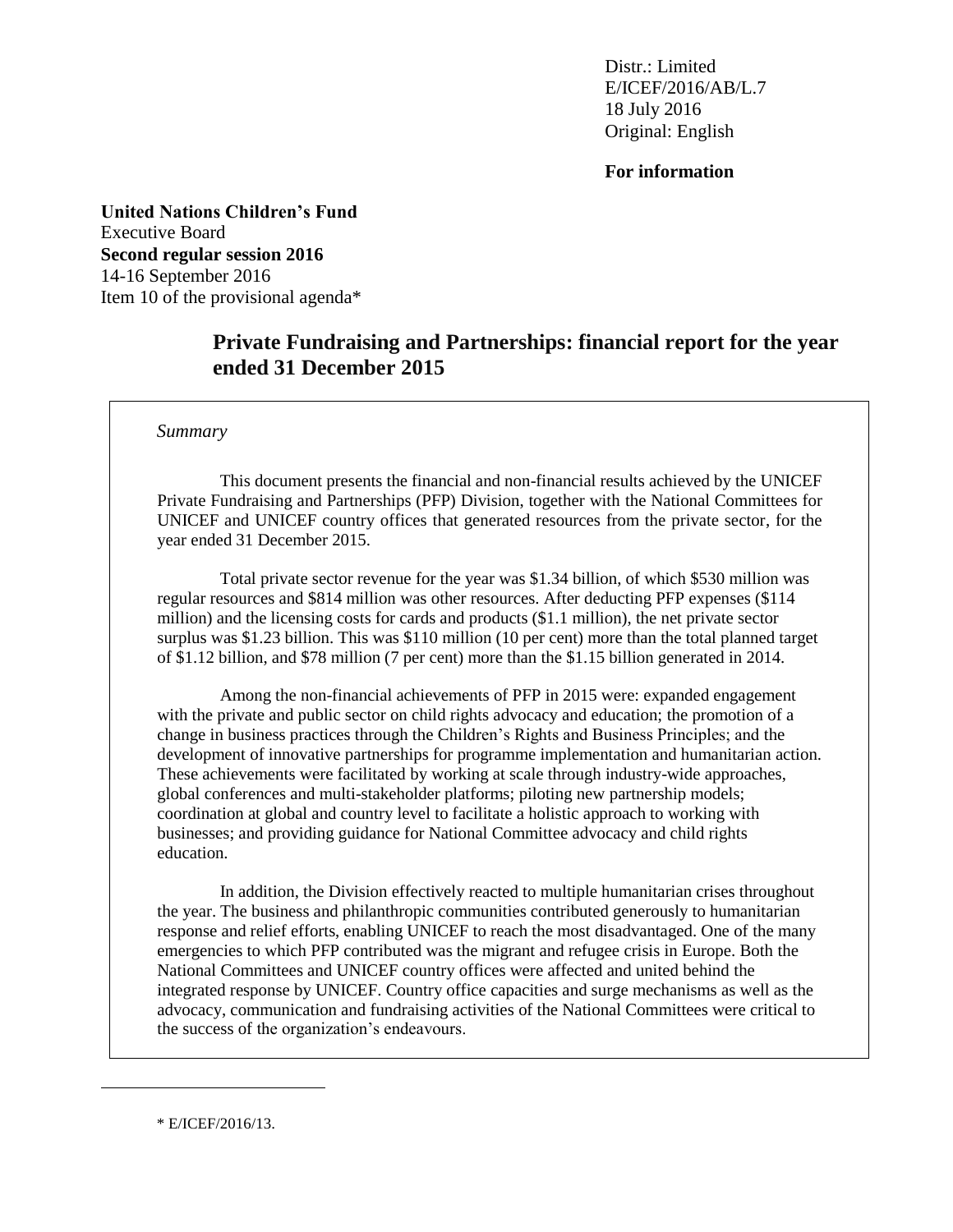# **Overview of the 2015 results**

1. The Private Fundraising and Partnerships (PFP) Division aims to achieve results for children by maximizing private fundraising and advocacy carried out by UNICEF around the world. To carry out this mission, PFP coordinates fundraising activities and non-fundraising partnerships with the private sector in 34 National Committees and 21 UNICEF country offices that have structured private sector fundraising activities. In addition, PFP manages strategic relationships with the National Committees for UNICEF and implements strategies in child rights advocacy, communication and brand positioning in National Committee countries through a range of partnerships, including with the media, corporations, civil society and young people.

2. In 2015, total private sector revenue from fundraising and from licensing agreements for sales of cards and products in 34 National Committees and 54 country offices was \$1.34 billion, exceeding the revenue projection of \$1.25 billion and the UNICEF Private Fundraising and Partnerships Plan 2014–2017 target of \$1.22 billion. Of the \$1.34 billion raised in 2015, regular resources (RR) contributions represented \$530 million, while \$814 million was delivered in other resources (OR) contributions. Contributions to OR included \$607 million in other resources (regular) and \$206.7 million in other resources (emergency). The growth in other resources (emergency) was due mainly to revenue raised for the 2015 earthquake in Nepal and the continuing crisis in the Syrian Arab Republic.



3. After deducting PFP expenses totalling \$114 million, National Committee direct marketing and sales expenses of \$1.1 million and exchange losses \$0.3 million, the net private sector surplus was \$1.23 billion. This was \$110 million (10 per cent) more than the approved budget of \$1.12 billion.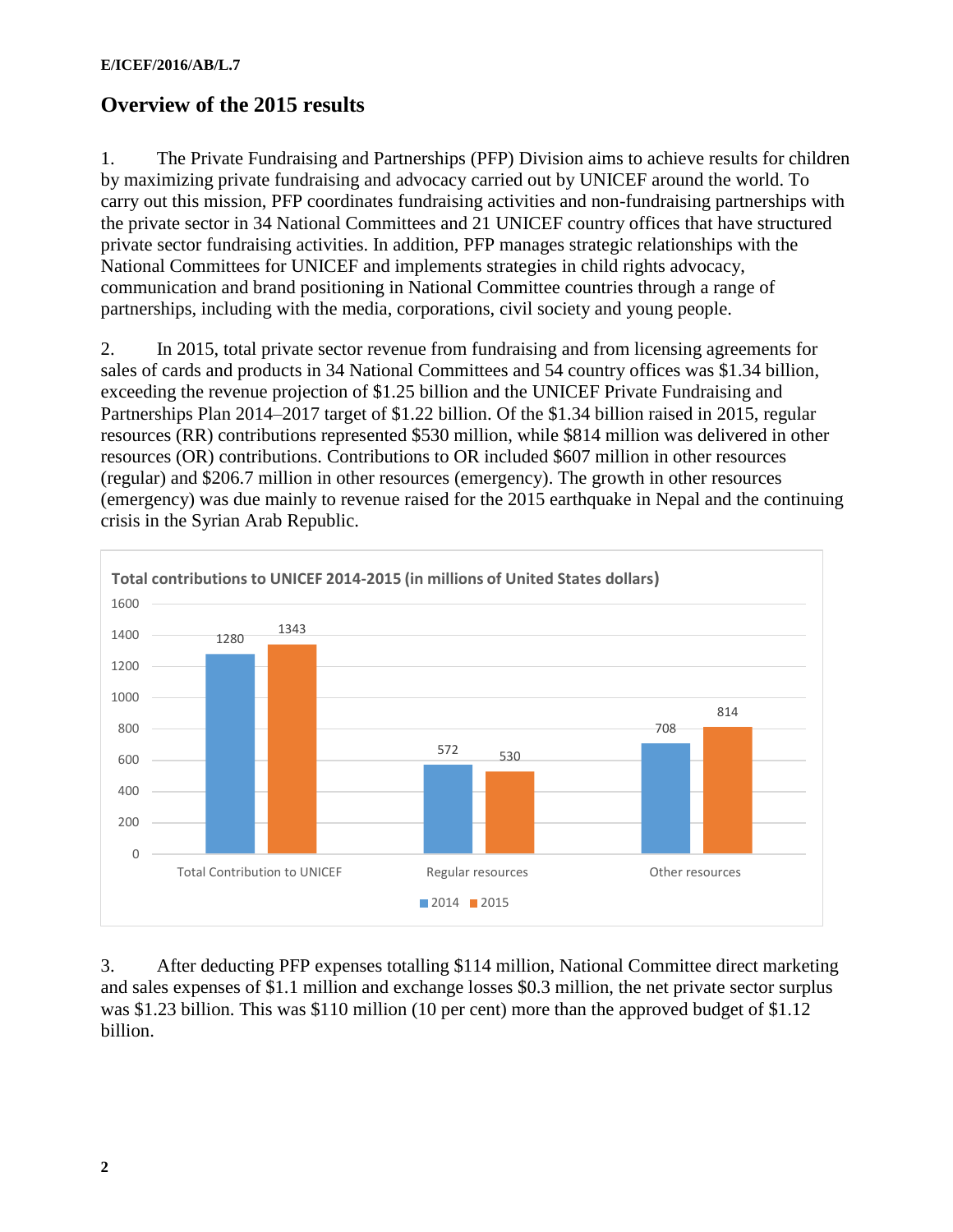#### Table 1

#### **Summary of private fundraising and partnerships results, 2015**

|                                          |            |           |          |                 |             | Country    |         |         |
|------------------------------------------|------------|-----------|----------|-----------------|-------------|------------|---------|---------|
|                                          |            |           |          |                 |             | offices    |         |         |
|                                          |            |           |          |                 | National    | and other  |         |         |
| Summary of private fundraising and       | Total      | Cards and | Other    |                 | Committees  | countries' | Total   |         |
| partnerships (PFP) results               | private FR | products  | PFP      |                 | private FR- | private    | private | Grand   |
| (in millions of United States dollars)   | RR         | expenses  | expenses | <b>Total RR</b> | <b>OR</b>   | FR-OR      | FR-OR   | total   |
| Private sector revenue                   | 521        | 9         |          | 530             | 649         | 165        | 814     | 1 3 4 3 |
| National Committee sales expenses        |            | (1.1)     |          | (1.1)           |             |            |         | (1.1)   |
| Cost of sales - PFP special purpose      |            | (0)       |          | (0)             |             |            |         | (0)     |
| PFP expenses - Special purpose           |            | (2.3)     | (94.3)   | (97)            |             |            |         | (97)    |
| PFP expenses - Management costs          |            |           | (14.3)   | (14)            |             |            |         | (14)    |
| PFP expenses - Development effectiveness |            |           | (3.2)    | (3)             |             |            |         | (3)     |
| <b>Net PFP surplus</b>                   | 521        | 5         | (112)    | 414             | 649         | 165        | 814     | 1 2 2 8 |

FR - fundraising

RR - regular resources

OR - other resources

\*Due to rounding, the totals may differ slightly from the sum of the column.

4. The net private sector surplus of \$1.23 billion compares to the 2015 approved budget and 2014 actuals, as shown in table 2 that follows.

#### Table 2

#### **Private sector revenue and expenses: 2015 and 2014**

*(in millions of United States dollars)*

|                                                                                    | 2015       |               | 2014    |  |  |
|------------------------------------------------------------------------------------|------------|---------------|---------|--|--|
|                                                                                    | Actual     | <b>Budget</b> | Actual  |  |  |
| Private sector revenue – regular resources                                         | 529.5      | 650.5         | 571.5   |  |  |
| Private sector revenue – other resources                                           | 813.7      | 602.0         | 708.4   |  |  |
| Total private sector revenue                                                       | 1 3 4 3 .2 | 1 2 5 2 .5    | 1 279.9 |  |  |
| Total expenses (including sales expenses of the National<br>Committees for UNICEF) | (115.5)    | (134.7)       | (130.6) |  |  |
| Net private sector surplus                                                         |            | <b>117.8</b>  | -149.3  |  |  |

5. The total private sector revenue of \$1.34 billion in 2015 was \$91 million (7 per cent) higher than the budgeted amount of \$1.25 billion, and 29 million (2 per cent) more than the revised budget of \$1.31 billion. This favourable variance was primarily as a result of an increase of \$212 million (35 per cent) in the private sector fundraising contributions of OR of \$814 million compared with the \$602 million budgeted for 2015. This was partly offset by the \$121 million (19 per cent) decrease in RR from the total budgeted revenue of \$651 million.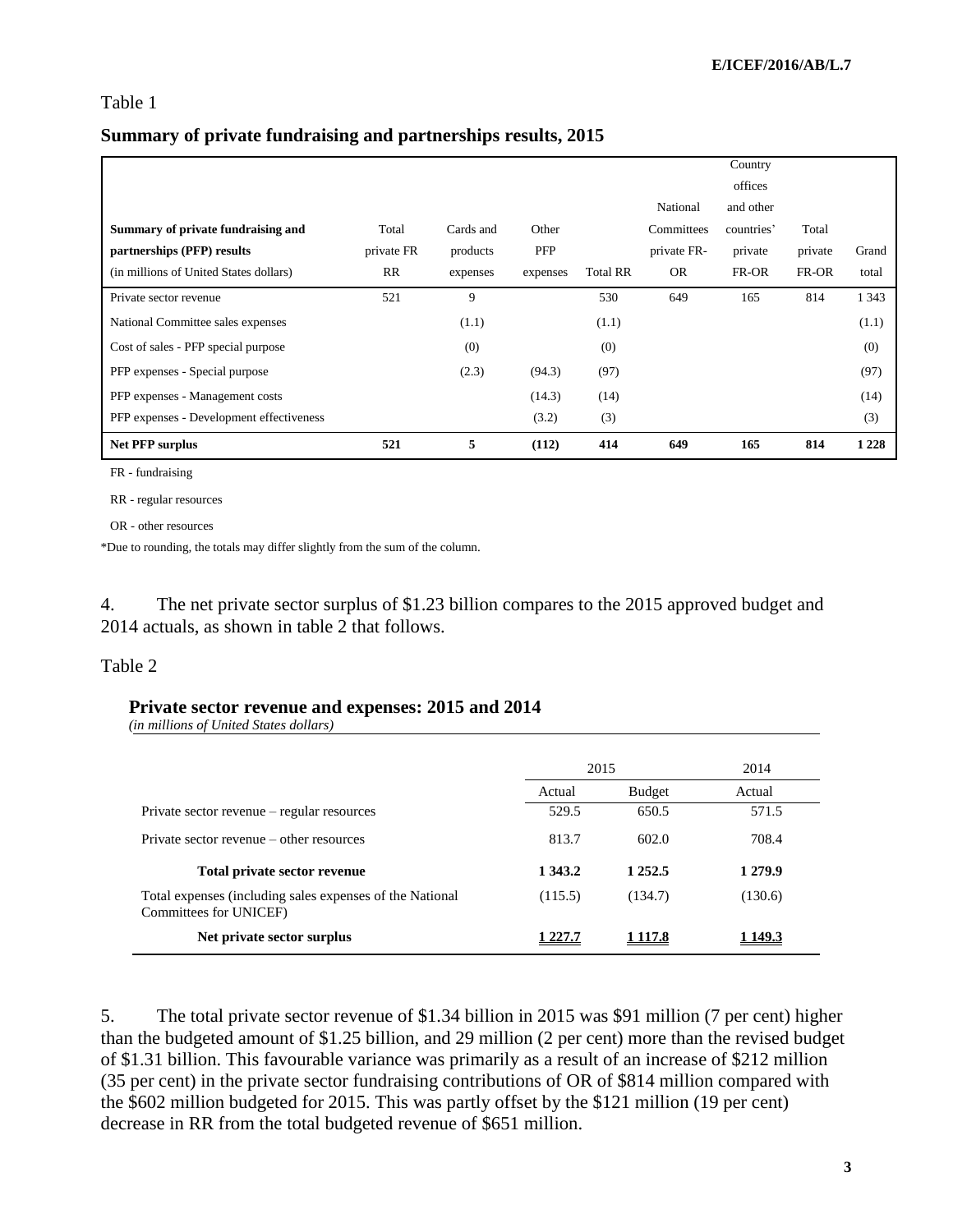6. Private sector RR were undermined by significant exchange rate fluctuations. Due to adverse exchange rates, the actual private sector revenue of \$1.34 billion in 2015 was negatively affected by approximately \$235 million compared with forecasted amounts. If exchange rates had remained constant to the exchange rates used in the approved budget for 2015 (May 2014), private sector revenue would have reached \$1.58 billion in 2015. Donors were very responsive to the UNICEF call for support of major emergencies during the year, as seen in the increase in donations for other resources (emergency). The \$110 million (10 per cent) increase in the net private sector surplus of \$1.23 billion compared to the 2015 budget of \$1.12 billion was driven by a \$212 million (35 per cent) increase in the OR net surplus and offset by a decrease in the net private sector surplus from RR, which, at \$414 million, was \$102 million (20 per cent) lower than the \$516 million budgeted for 2015.

### **Private sector fundraising contributions – regular resources and other resources**

7. Total contributions from private sector fundraising in 2015 (after deducting National Committee expenses) were \$1.33 billion compared with \$1.24 billion budgeted for 2015, resulting in an overall positive variance of \$103 million (8 per cent), and of \$29 million (2 per cent) when compared to the revised budget of \$1.31 billion. This was the net result of lower private sector fundraising of RR (\$521 million compared to the budgeted amount of \$630 million); and higher performance in private sector fundraising of OR (\$814 million compared with the budgeted amount of \$602 million and \$708 million raised in 2014).

8. Activities geared towards increasing RR were sustained during 2015, in spite of the lower than expected fundraising performance of RR due to the negative impact of exchange rates. This was evident as the recruitment of committed donors continued to be positive, with the total number of regular monthly givers (pledge donors) increasing to 4.3 million in 2015 from 4 million in 2014 (a 7 per cent increase). Donor-retention activities were intensified with the increased financial and human resources investment in pledge donor management.

9. The Division wishes to take note of the significant contributions from the Bill & Melinda Gates Foundation (\$111 million), the Rotary International Foundation (\$60 million), the Carlos Slim Foundation (\$40 million) and the IKEA Foundation (\$19 million) in 2015.

10. As noted earlier, the fundraising result for OR of \$814 million was \$212 million (35 per cent) higher than the 2015 budget of \$602 million. This was largely due to continued strong growth in revenue from foundations in Argentina, the Gulf, Mexico, Sweden and the United States of America, and positive donor response to the UNICEF humanitarian assistance appeals for the Nepal and Syrian Arab Republic emergencies. The Division takes note and is most grateful for this support.

11. The National Committees, together with PFP, have expanded and renewed more than 20 existing multi-country partnerships, representing a total committed revenue of \$100 million in 2015. This includes renewal of the partnership with Procter & Gamble on the elimination of maternal and newborn tetanus; the partnership with Unilever on water, sanitation and hygiene; the partnership with ING to help adolescents around the world to maximize their potential; and a successful global holiday campaign with H&M Hennes & Mauritz AB that has generated significant revenue for programmes in Myanmar.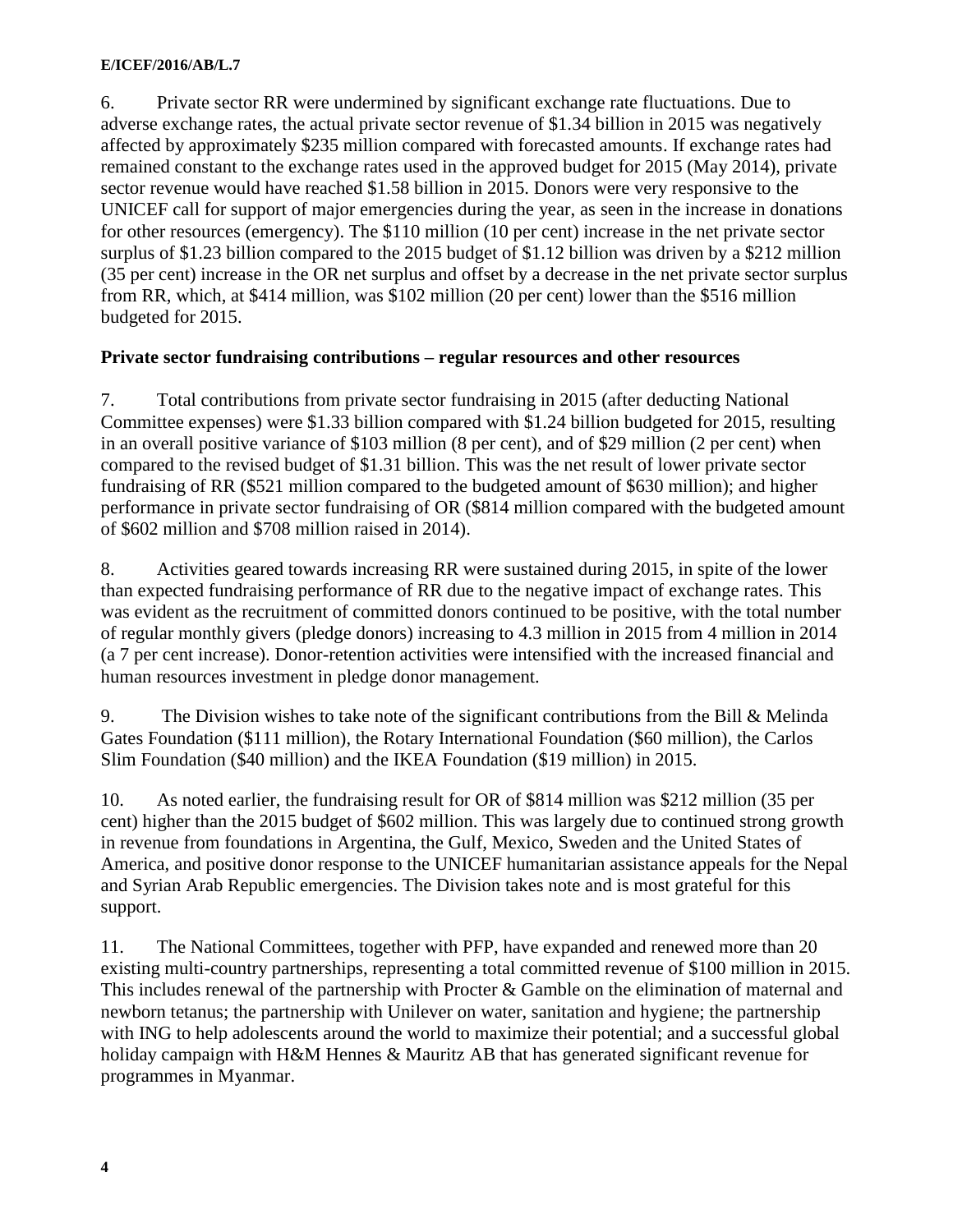12. In 2015, UNICEF and Starwood Hotels & Resorts celebrated 20 years of the Check Out for Children<sup>®</sup> partnership. UNICEF also celebrated three 10-year partnerships: with the Procter  $\&$ Gamble Pampers brand, Gucci and ING.

13. Further major initiatives and partnerships were developed with ARM Limited, the Cartier Charitable Foundation, the La Caixa Foundation, the LEGO Foundation and LEGO Group, the LINE Plus Corporation, Louis Vuitton and the Philips Foundation. These partnerships support the work of UNICEF for children across a range of programme areas, including providing quality early learning through play, supporting children in humanitarian crises and enabling innovations for children.

# **Revenue from cards and products and from licensing**

14. In 2015, revenue from cards and products was recorded during the first quarter after a few National Committees reported their final sales from the 2014 PFP supplied cards and products. Gross revenue (including other sales revenue and licensing) declined from \$43 million in 2014 to \$8.8 million in 2015 (a decrease of 79 per cent). The decrease is consistent with the phasing out of the in-house cards and products business in 2014 but was exacerbated by the strengthening of the United States dollar against the euro. The RR contribution from the sale of cards and products by the National Committees that continued with cards and products operations decreased as a direct consequence of adjusting to a new business model.

### Table 3

# **Cards and products revenue**

*(in millions of United States dollars)*

|                                 |        |               |        | Increase/decrease   |            |          |         |  |  |
|---------------------------------|--------|---------------|--------|---------------------|------------|----------|---------|--|--|
|                                 |        |               |        | 2015 actual<br>2015 |            |          |         |  |  |
|                                 |        |               |        |                     | vs. budget | vs. 2014 |         |  |  |
|                                 | 2015   | 2015          | 2014   |                     | %          | \$       | %       |  |  |
|                                 | Actual | <b>Budget</b> | Actual | \$                  |            |          |         |  |  |
| Revenue from cards and products | 8.8    | 17.1          | 42.7   | $-8.3$              | $-48.5$    | $-33.9$  | $-79.4$ |  |  |
| and from licensing              |        |               |        |                     |            |          |         |  |  |
| <b>Total</b>                    | 8.8    | 17.1          | 42.7   | $-8.3$              | $-48.5$    | $-33.9$  | $-79.4$ |  |  |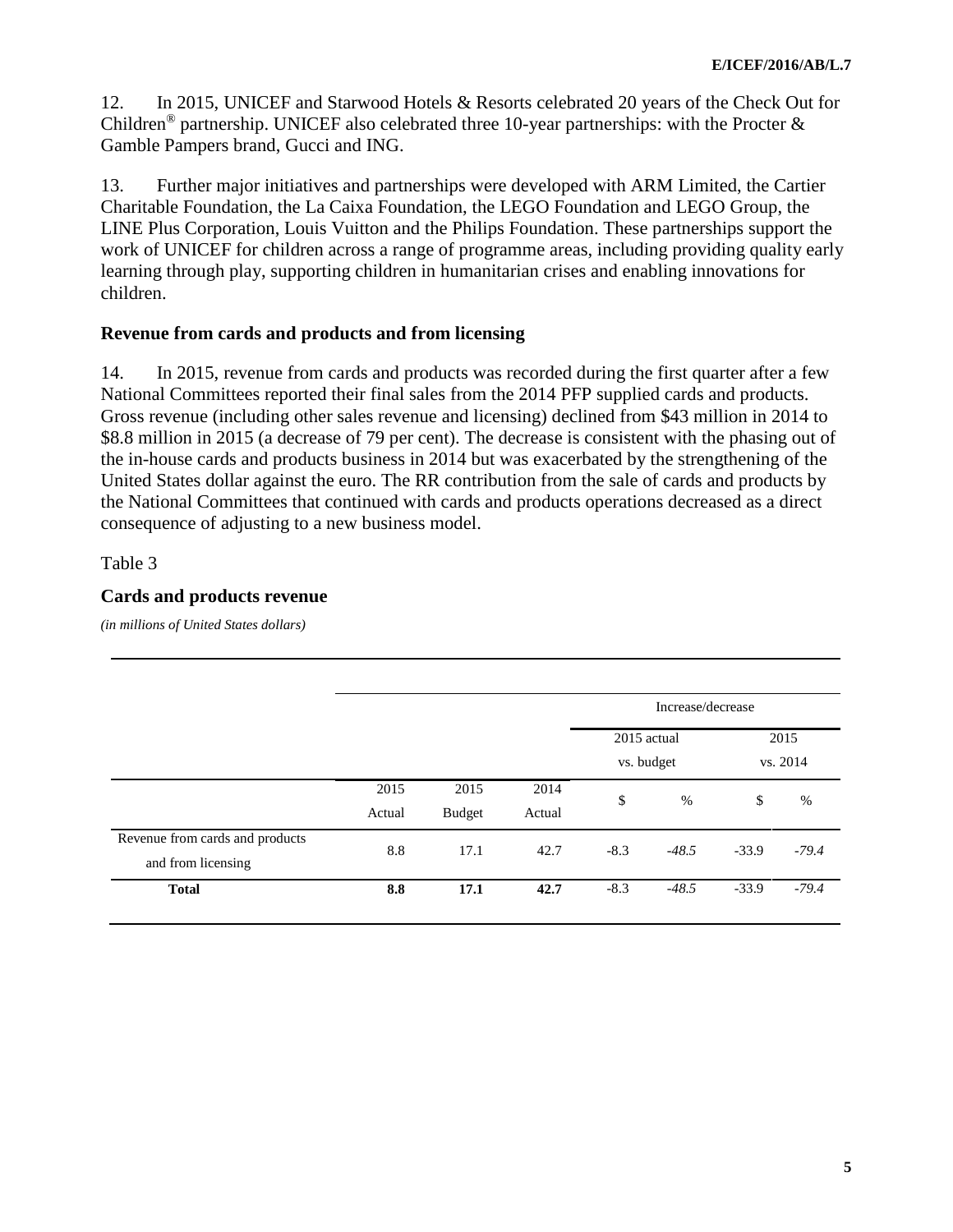### Table 4

# **Net revenue from licensing, and from cards and products**

*(in millions of United States dollars)*

|                                                              |        |      |               |      |        |      | Variance $(\% )$ |         |  |  |
|--------------------------------------------------------------|--------|------|---------------|------|--------|------|------------------|---------|--|--|
| Cards and products sales                                     |        | 2015 |               | 2014 |        | 2015 | 2015 vs.<br>2014 |         |  |  |
|                                                              | Actual | %    | <b>Budget</b> | $\%$ | Actual | $\%$ | Actual vs budget | Actual  |  |  |
| Gross revenue                                                | 8.8    | 100  | 17.1          | 100  | 42.7   | 100  | $-48.5$          | $-79.4$ |  |  |
| less licensing expenses of the<br><b>National Committees</b> | 1.1    | 13.0 | 2.6           | 15.2 | 11.2   | 26.2 | $-56.0$          | $-89.8$ |  |  |
| Net revenue                                                  | 7.7    | 87.0 | 14.5          | 84.8 | 31.5   | 73.8 | $-47.2$          | $-75.7$ |  |  |

15. The net revenue ratio from National Committees' sales of cards and product increased from 73.8 per cent in 2014 to 87.0 per cent in 2015 (compared to 84.8 per cent budgeted for 2015), despite the decrease in gross revenue from cards and products. The increase in the net revenue ratio demonstrates that the licensing business model for cards and products is more cost effective than the in-house model that was discontinued in 2014.

# **Private sector fundraising in programme countries**

16. Private sector fundraising in middle- and high-income countries through UNICEF country offices continued to grow in 2015, reaching \$195 million in gross revenue – 26 per cent higher than in 2014. This growth rate shows the significant potential that exists in these markets. Even higher growth rates would have been achieved had it not been for the negative impact of currency devaluation in many markets. Whereas the majority of the funds are used for programme implementation within the country office that raised the funds, \$30 million was contributed to global RR. UNICEF country offices in Argentina, Malaysia and Thailand made multi-million-dollar contributions to global RR, and Brazil and Uruguay each contributed more than \$1 million. Eighteen of the 21 country offices with structured private sector fundraising activities contributed to global RR in 2015.

17. Gross revenue in country offices with structured private sector fundraising operations reached \$102 million in Latin America, thanks to rapidly growing revenue from monthly givers (pledge) and funding from foundations. In Asia, 8 per cent growth was achieved since 2014, with gross revenue reaching \$61.5 million. Gross revenue in the Gulf reached \$21.3 million, and was largely comprised of foundation revenue. In the Central and Eastern Europe and the Commonwealth of Independent States region, \$6.1 million was raised; while \$1.2 million was raised in the African regions. Revenue from country offices without fully structured private sector fundraising operations totalled \$3.1 million.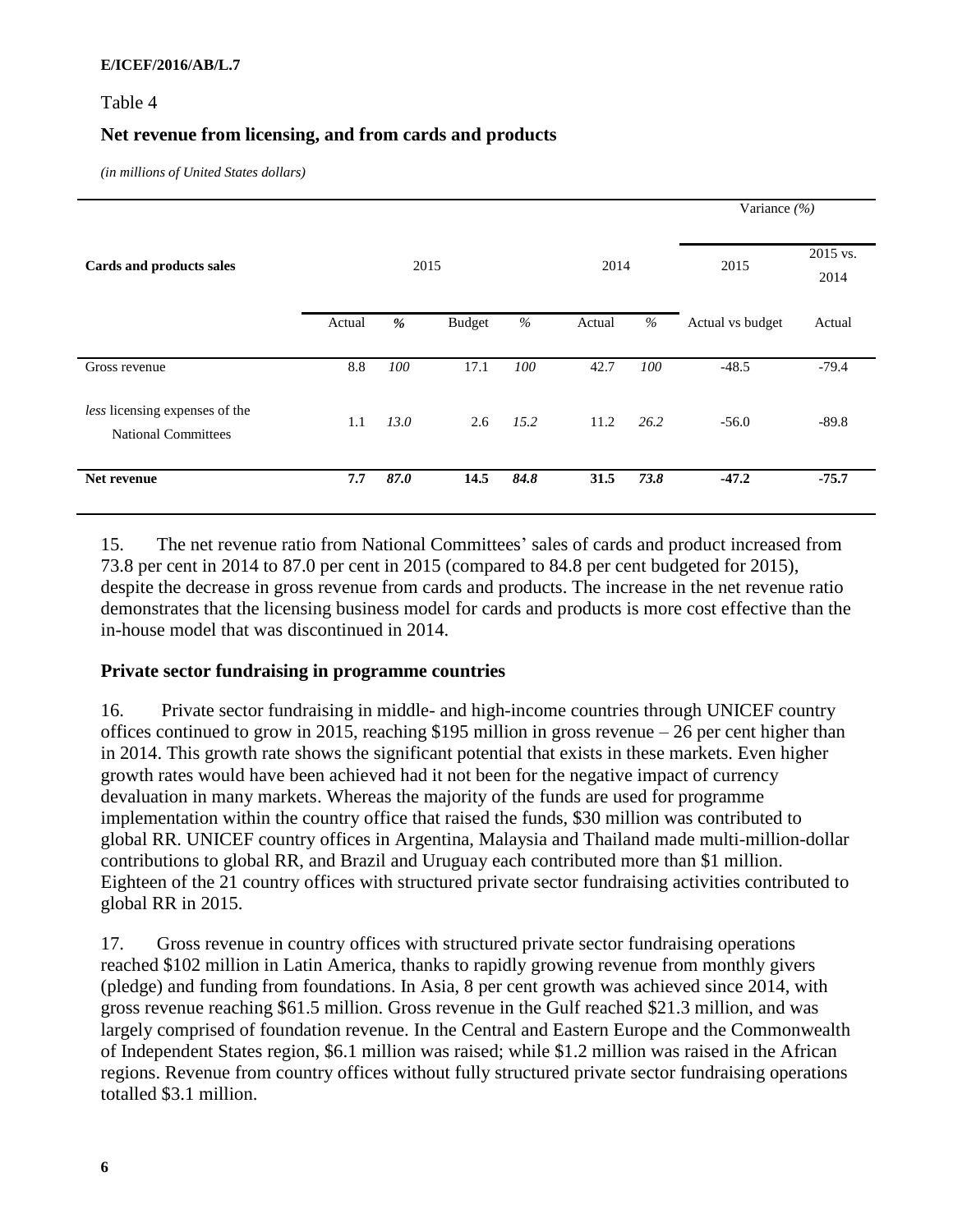18. The strategies pursued by country offices were in line with the UNICEF Private Fundraising and Partnerships Plan 2014–2017, with a primary focus on monthly pledge giving, complemented by corporate partnerships, relationships with major foundations and individual philanthropists (principally in the Gulf ), and emergency appeals. Country offices continued to invest in acquiring new pledge donors, with most markets growing between 20 per cent and 60 per cent in this area. By the end of the year, country offices had 997,341 pledge donors – a key development, given the predictability and unrestricted nature of the funding. In Argentina, for example, more than 234,600 pledge donors are now providing regular support to UNICEF. Many country offices launched public fundraising appeals and raised \$13.1 million in emergency funds (largely for the 2015 earthquake in Nepal). This increased outreach allowed offices to strengthen existing relationships with donors and to acquire new donors.

19. To assist country offices with private sector fundraising, PFP guided several offices in developing long-term strategic private sector fundraising plans as part of the country programming process, to ensure an ambitious, long-term approach to fundraising development. To further strengthen private sector fundraising capacity in country offices, PFP conducted orientations for UNICEF country office Representatives who were new to offices with structured private sector fundraising. The Division also developed an online training programme for staff new to private sector fundraising in UNICEF, which will allow newly recruited staff to quickly acquire the knowledge essential to support rapid revenue growth.

# **Other PFP revenue**

20. There was an absence of significant bank interest and governmental and intergovernmental revenue attributable to the National Committees in 2015, which created an unfavourable variance against the budget of \$3.5 million.

# **Development effectiveness costs**

21. Development effectiveness costs consist of the expenses related to the National Committee Relations function, which is responsible for managing the strategic relationship between UNICEF and its National Committees. The actual expenditure of \$3.2 million was \$0.8 million (21 per cent) below the budget and \$0.4 million lower than the costs incurred in 2014. This underspending was due to savings that resulted from post-related costs (\$481,000) and savings in operational expenses (\$207,000).

# **Management costs**

22. Management costs are comprised of the PFP Director's Office and Strategic Planning function (Director's Office) of \$1.1 million and Finance and Operations costs of \$13.2 million. The total costs for this category were \$14.3 million compared to budgeted costs of \$16.8 million, showing savings of \$2.5 million (15 per cent) and in line with 2014 expenses. The costs for the Director's Office and Strategic Planning were \$300,000 below the budget of \$1.4 million, with an expenditure of \$1.1 million, which is equal to actual costs for 2014. The Finance and Operations costs of \$13.2 million were \$2.2 million below the approved budget (14 per cent) and were equal to actual costs for 2014. The savings in Finance and Operations were related to savings in post-related costs of \$749,000 due to unfilled vacancies, and savings of \$466,000 in operating expenses. Furthermore, Finance and Operations contributed \$592,000 to cost savings on operating expenses following an internal project to reduce costs during the year.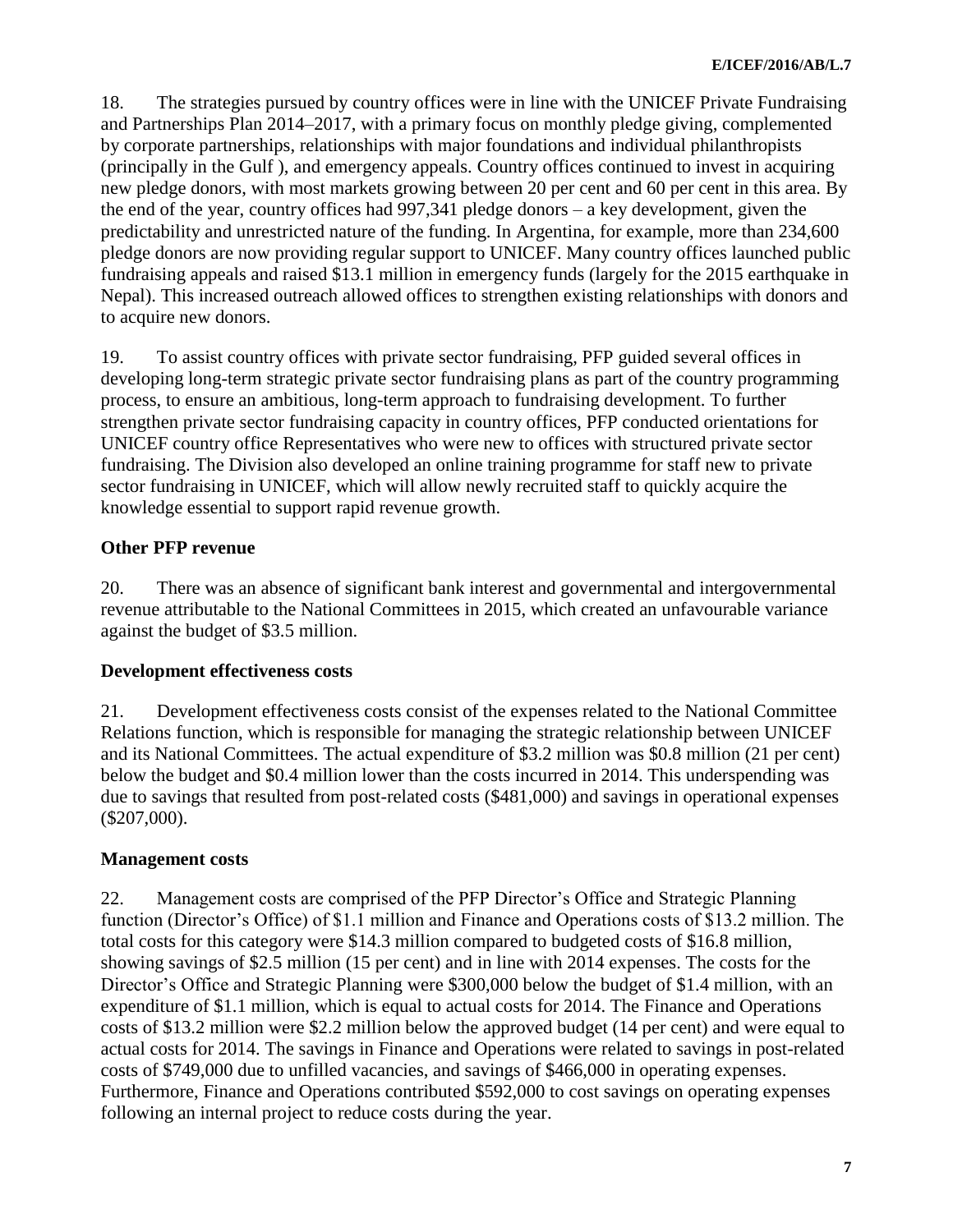#### **Special purpose costs**

23. Special purpose costs are comprised of fundraising (\$18 million), country office support (\$4 million), country office direct fundraising (\$1 million), marketing and communication (\$7 million), procurement (\$1 million), cards and products (\$2 million), private sector engagement (\$6 million) and investment funds (\$58 million). In 2015, total costs were \$97 million, showing savings of \$15 million (13.3 per cent) compared with a budget of \$111 million, and \$4 million (4 per cent) less than the costs for 2014. Recognizing the overall impact of adverse exchange rates on the organization, PFP proposed to apply a revised and reduced ceiling to its budget allotment by prioritizing activities and investments with the most direct impact on its objectives. In fundraising, there were savings of \$3.8 million against the approved budget of \$21 million. These savings were made up of \$0.5 million savings in post costs, \$0.9 million savings in non-post costs and \$2.4 million in contributions to global savings. Country office support and country office direct fundraising costs showed savings of \$3.9 million out of a budget of \$9 million, comprised of \$0.8 million of savings in post costs, \$0.7 million savings in non-post costs and a \$2.5 million contribution to global savings. Costs related to closure activities of the cards and products operations were lower than expected and resulted in a saving of \$6 million compared with an approved budget of \$7.9 million, out of which \$5.5 million was allocated to global savings and \$0.5 million related to non-post savings. There were savings of \$0.2 million in procurement, consisting of savings related to unfilled posts. Marketing and communication spent its full budget allocation of \$6.9 million. These savings were partly offset by overspending in private sector engagement of \$0.4 million in the approved budget of \$5.2 million.

#### **Investment funds expenses**

24. To enable PFP to expand fundraising and to more effectively mobilize resources for children through private fundraising activities, in its decision 2015/6 of February 2015, the Executive Board approved a budget of \$60 million for investment fund allocations in 2015. These funds aim to increase the capacity of the National Committees and UNICEF country offices to build a broader support base for raising funds from individuals and the corporate sector, and to test and evaluate new income-generating initiatives, focusing primarily on projects that offer high rates of return. In 2015, the total expenses for investment funds were \$58.4 million, compared with \$50 million in 2014. The funds were invested in 127 projects for fundraising activities in 42 countries, whereas in 2014, investments were made in 89 projects for fundraising activities in 40 countries. The investments in 2015 are projected to generate a gross return of more than \$3.50 for every \$1 invested over a 36-month period. This is similar to the projected return on the 2014 investments, and is anticipated to return \$220.2 million in gross revenue over the next three years. All investment funds were used on fundraising development programmes, with \$56.5 million (more than 94 per cent) allocated to projects that directly support pledge acquisition. The balance was allocated to digital, pledge donor retention and other activities to convert cash/one-off donors to regular/pledge donors. The pledge acquisition media included television advertising, face-to-face donor recruitment and door-to-door and telephone marketing. Pledge generated \$619 million in gross contributions in 2015 compared to actual contributions of \$604 million in 2014, making pledge the most significant private sector revenue stream for UNICEF and the largest single source of RR. The total number of pledge donors increased to 4.3 million in 2015 and donor retention improved across the private sector fundraising markets.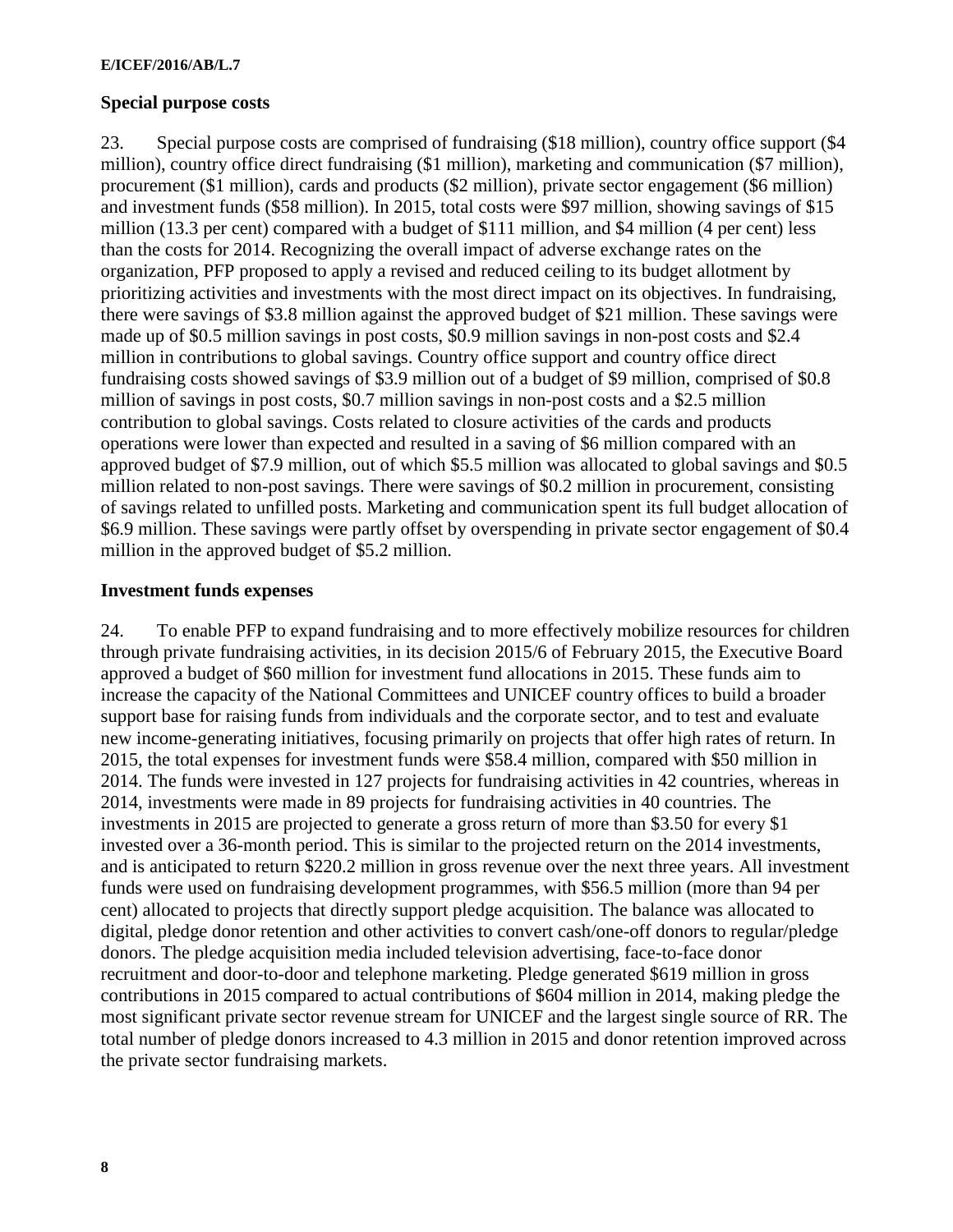# **Private sector engagement and advocacy**

25. The second pillar of the UNICEF Private Fundraising and Partnerships Plan 2014–2017 is to expand strategic engagement with the private sector and to advance children's rights through advocacy across all sectors of society. In 2015, PFP (a) influenced the behaviour of business through focusing on selected industries (extractives; information and communications technology (ICT); travel and tourism; apparel/garment; and food and beverage); (b) strengthened country programmes through strategic engagement with businesses; and (c) supported the National Committees in their advocacy efforts for children's rights.

26. An important achievement towards these goals was the development of a framework to ensure that the approach to public and private sector engagement is comprehensive, results-oriented and accountable and demonstrative of real change. The Division worked throughout the year to build capacity among the National Committees, country offices and UNICEF headquarters to undertake an integrated engagement with public and private sector actors to promote children's rights.

27. Certain developments, such as the sharp rise in the number of refugee and migrant children entering Europe, challenged the way UNICEF works in high-income countries. This led to a new way of responding to the crisis, including an agreement between UNICEF and the Government of Germany to support refugee and migrant children entering the country. Other countries in Europe involved in the response included Austria, Greece, Hungary, Italy and Slovenia, and the National Committees in the region became actively involved in promoting the rights of all children in their countries in the context of the crisis.

28. The work of UNICEF on the Children's Rights and Business Principles agenda has shifted from the development of standards and tools to a focus on implementation. In 2015, PFP increased engagement with business and industry to 66 companies and 10 industry or sustainability platforms and associations, and strengthened outreach to 17 Governments to promote actions related to children and business. A key focus was the development of an industry orientation.

29. For example, UNICEF partnered with industry associations such as the Groupe Speciale Mobile Association (GSMA) and the International Telecommunication Union to reach hundreds of ICT businesses, providing guidance for the industry to ensure children's online safety. Funding from the WeProtect initiative of the Government of the United Kingdom of Great Britain and Northern Ireland helped to expand this work to 17 country offices.

30. In 2015, many industry workstreams prioritized research on the child rights impact of their activities, and provided insights to develop a more comprehensive engagement with the following sectors:

(a) Travel and tourism: A pilot assessment was undertaken in Viet Nam by PFP, the country office, four corporate partners and four National Committees.

(b) Mining, oil and gas sectors: PFP finalized a pilot project to assess how companies in these sectors are managing their potential impact on children. The companies that participated in the pilot have integrated child rights considerations into their policies, impact assessment processes and management systems.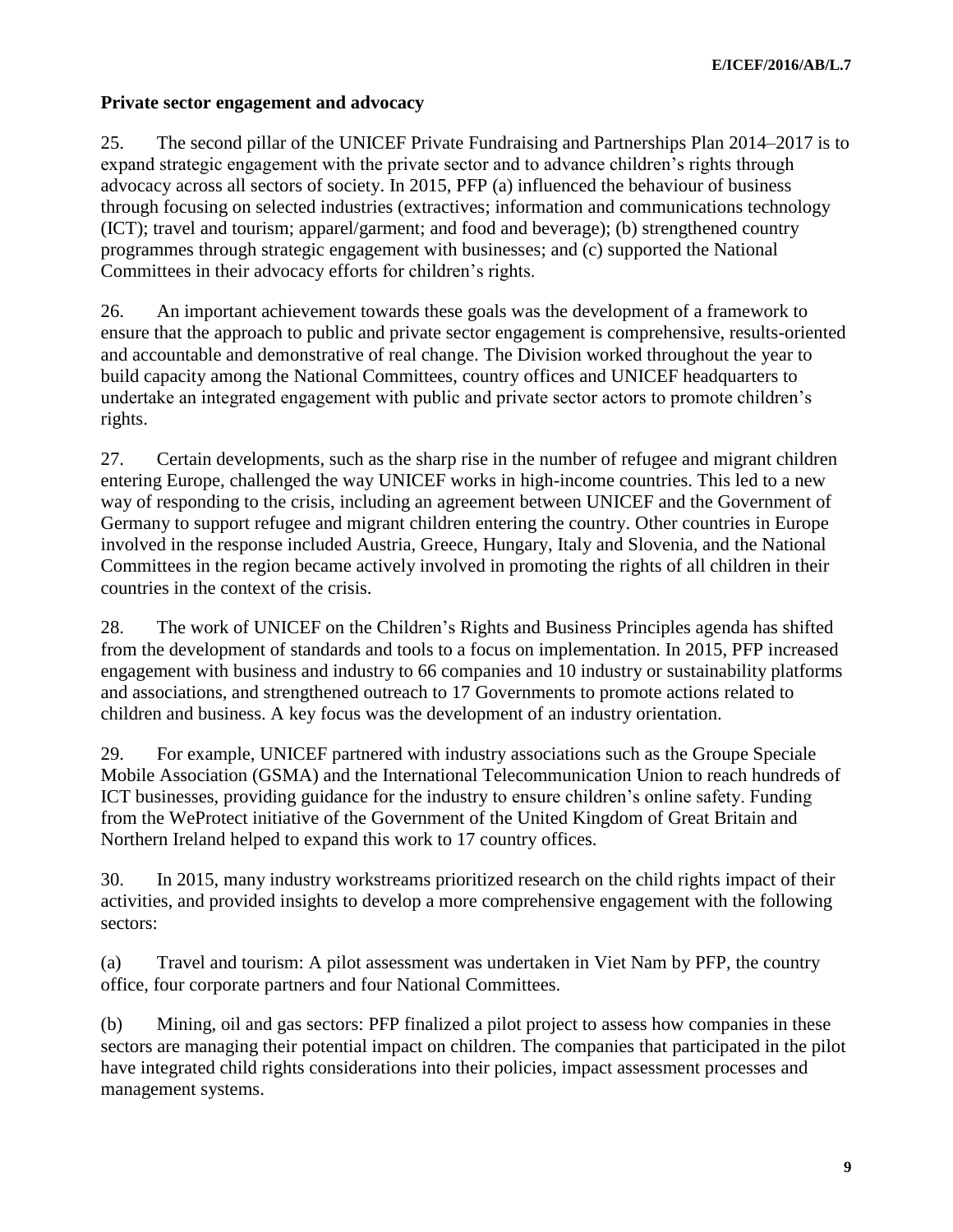(c) The garment sector in Bangladesh and the tea production sector in India: studies in these sectors mapped the key effects of these global supply chains on children and women.

(d) Food and beverage sector: PFP supported research on the impact of marketing and advertising on children by the sector, including how marketing and advertising vary across Africa and Latin America.

31. Governments play an important role and have a duty to protect children and to advance responsible business practices. UNICEF, with PFP leadership, and partner organizations launched three practical guides for policymakers on General Comment No.16 of the Committee on the Rights of the Child (on State obligations regarding the impact of the business sector on children's rights), and successfully advocated for five Governments to make national public commitments to meet their children's rights and business obligations.

32. Building capacity with businesses, country offices and National Committees to roll out the Children's Rights and Business Principles agenda continued as a priority. The Division developed introductory and intermediate training modules on children's rights and business, which were piloted in Germany and India with the participation of more than 30 businesses. Training and bilateral support were provided to 34 country offices and 13 National Committees in priority markets, and contributions were provided to integrate child rights and business into the planning processes of the National Committees and country offices.

33. The Division provides the National Committees with guidance and technical support for their advocacy and child rights education activities. In 2015, PFP conducted a 'training of trainers' to ensure methodological consistency of the approach towards advocacy. In the area of child rights education, PFP held a workshop on child participation and supported the World's Largest Lesson initiative to raise awareness of the Sustainable Development Goals in schools. The Division also published the report *Teaching and Learning about Child Rights: A study of implementation in 26 countries*'. Research for the report, which explores child rights education in early childhood education as well as in primary and secondary schools in 26 countries with a National Committee presence, was commissioned by PFP and undertaken by Queen's University, Belfast. The report will help to set the baseline for monitoring the impact of child rights education efforts by UNICEF.

34. During the year, PFP worked with National Committees to conduct advocacy work in child rights priority areas, with an emphasis on children on the move (where PFP supported the engagement of the National Committees in the UNICEF response to the refugee and migrant crisis in Europe), the Sustainable Development Goals (where PFP supported the engagement of the National Committees to advocate for the inclusion of child rights) ) and the impact of climate change on children's rights (including promoting the participation of children in activities related to the Conference of the Parties to the United Nations Framework Convention on Climate Change (COP 21). The Division also carried out a stocktaking exercise to support the implementation of the Child-Friendly Cities Initiative in the National Committees. In addition, PFP continued to support the involvement of the National Committees in activities related to monitoring the implementation of the Convention on the Rights of the Child. This involved, in most cases, the release of specific reports on child rights in National Committee countries and facilitating child participation in hearings with the Committee on the Rights of the Child.

35. UNICEF favours partnerships with businesses that provide innovation and information technology that address development challenges or that assist UNICEF to deliver programmes that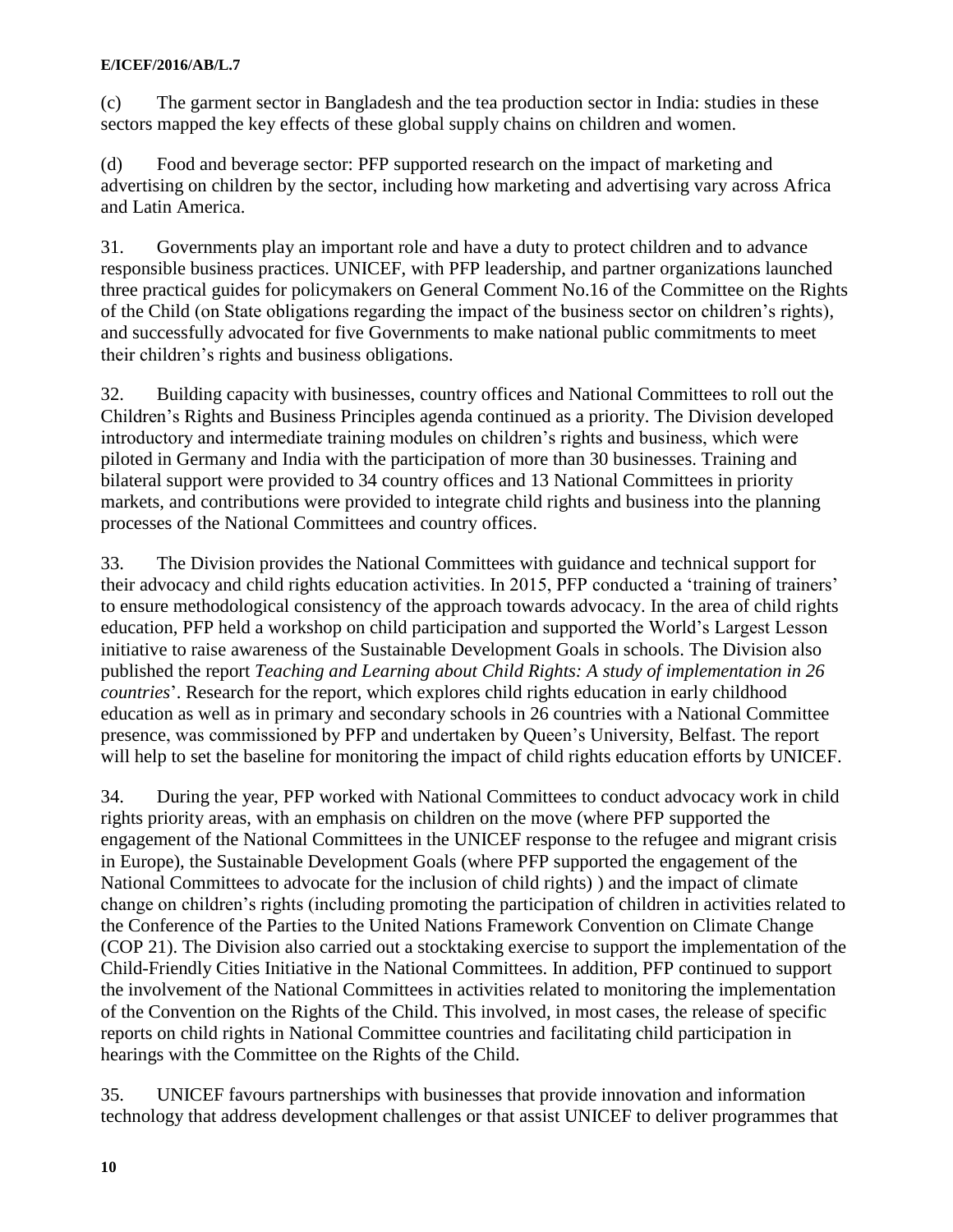reach the most marginalized children. In 2015, the Division supported the development of these innovation partnerships, including with ARM Holdings and Philips. The Division also contributed to the Global Innovations for Children and Youth Summit, co-hosted by the Government of Finland and UNICEF.

36. The Division supported corporate engagement, with a focus on opportunities that address business goals as well as the needs of society. A 2015 highlight was the launch of a partnership with the LEGO Foundation and the LEGO Group, including an \$8.5 million contribution from LEGO to promote quality learning through play and a commitment to protect and support children's rights in its business activities, as well as joint advocacy for early childhood development.

37. The Division initiated a study on the role of businesses in advancing children's rights in emergency preparedness, response and recovery. The study will culminate in 2016 with the release of a practical guide for businesses on how to respect and make positive contributions to children's rights, and recommendations for UNICEF on engaging with businesses in emergencies.

38. The Division coordinates closely with the National Committees and country offices to build their capacity and share knowledge and experience on engaging in multi-stakeholder platforms and events. The Division strengthened relationships with key global platforms and facilitated engagement opportunities for UNICEF in platforms that included the World Economic Forum; the Clinton Global Initiative; the United Nations Private Sector Forum; and global conferences that included extensive business participation (i.e., COP 21).

39. Non-financial private sector engagement by UNICEF country offices continued to expand in 2015, including in Africa, where regional and continental partnerships drove both revenue and non-financial engagement and helped to position UNICEF as a private sector partner on the continent.

# **Basis of preparation of the Private Fundraising and Partnerships financial report**

40. All revenue and expenses figures in this report are stated on an accrual basis.